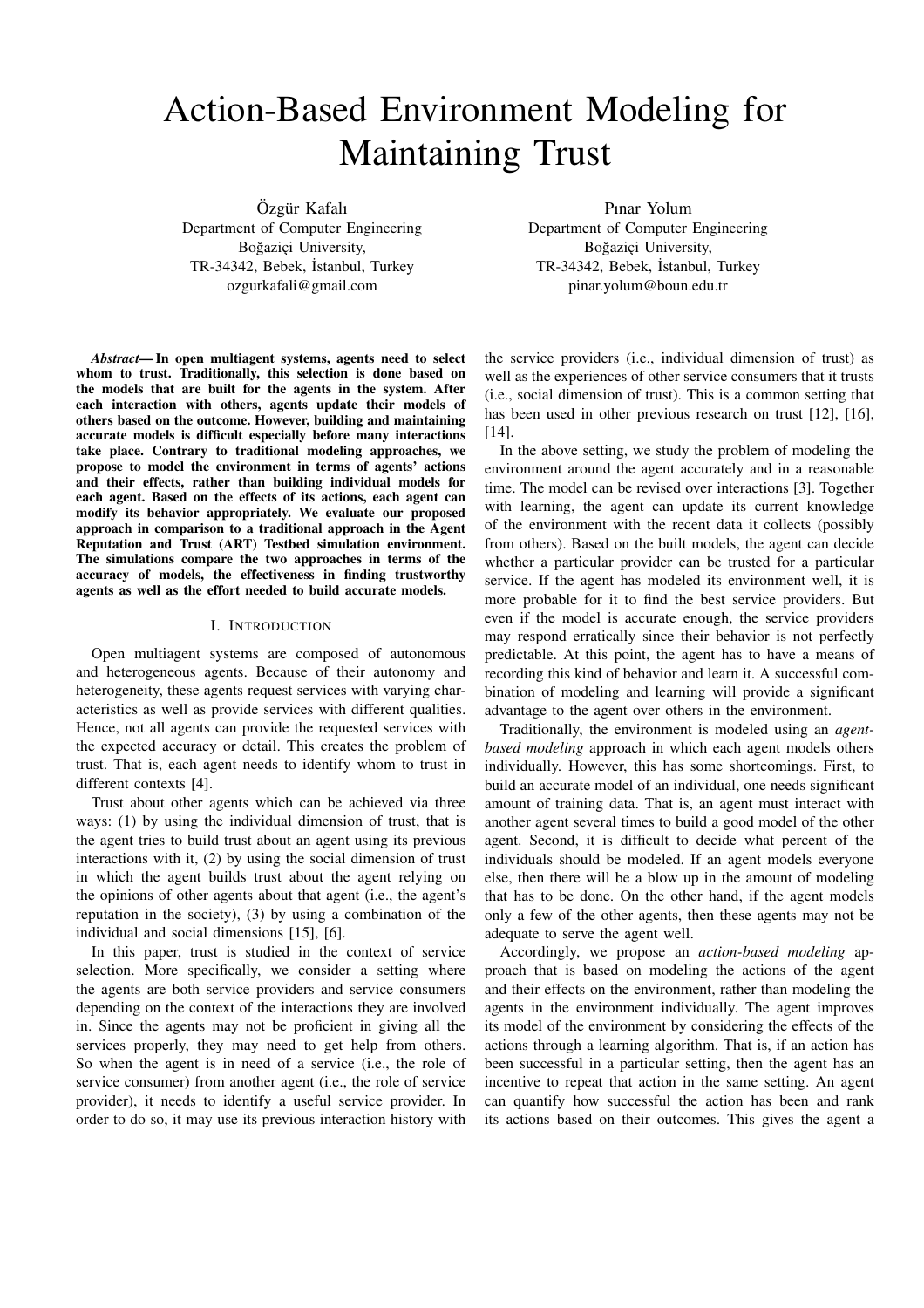principled method to choose among its actions.

We compare the action-based and agent-based modeling approaches using the ART Testbed Environment [5]. ART Testbed has been chosen since it simulates the setting described above closely. Several experiments are run with different agent societies (i.e., environments consisting of heterogeneous agents that are implemented with either modeling algorithms). The simulations compare the approaches with different metrics such as the success in finding useful service providers, the number of service providers that are contacted to receive a service, and finally the profit of the agent when the costs for receiving service information and the service itself is considered. The experiments are repeated for several times to decrease the effect of the randomness in the simulation environment. Our results show that an action-based modeling approach makes fewer errors and achieves higher precision compared to an agent-based modeling approach.

The rest of the paper is organized as follows: First, we explain the technical background, including the ART testbed and Frost, an agent that uses agent-based modeling approach for trust in Section II. Then, we introduce Blizzard in Section III, an agent that models the environment through its actions rather than the agents it interacts with. Next, we introduce our metrics in Section IV, and compare the two agents with the main focus on their modeling in Section V. Then, we describe different versions of Blizzard that differ in update, and request behavior, in Sections VI, VII, respectively. Lastly, we discuss relevant literature and conclude the paper in Section VIII.

#### II. TECHNICAL BACKGROUND

In order to evaluate our work, we have used the ART Testbed simulation environment [5]. We will first describe the game environment in detail and then explain Frost, an agent that uses agent-based modeling to manage trust in the ART Testbed.

# *A. The ART Testbed*

The ART game simulates a business environment in an art appraisal domain where customers try to get their paintings evaluated by the participating service provider agents. Each agent that participates in the game is a service provider (i.e., appraiser) that is selling its opinion when requested. Service consumers as well as other service providers may be willing to purchase opinions about a painting. Each painting belongs to an era. Every agent has a predefined expertise value in each era, which remains constant throughout the game. The expertise values are distributed among the agents randomly before the simulation begins.

The game is a series of rounds, and at each round agents try to evaluate the paintings assigned to them by the customers. When the round ends, all evaluations are compared to the actual values of the paintings and the relative appraisal errors are determined. In the next round, the number of assigned paintings are determined accordingly (i.e., less error leads to more client share). When an agent needs to evaluate a painting but lacks expertise in a given era, it may query

other agents to see if they have a better evaluation of the painting. In addition, the service providers can query each other to find out the reputations of other agents for some eras. Throughout the simulation, there are no guarantees about the correctness of replies. That is, a service provider may provide wrong information about a provider or may provide inaccurate information about the reputation of another service provider. Similarly, since agents are heterogeneous (i.e., designed by different parties), they may be following different strategies for carrying out their tasks.

After a service provider consults whoever is necessary, it forms a final opinion about the requested painting. After submitting this final opinion, the true value of the painting is revealed. This allows a service provider to compare its opinion with the correct value. The opinions that are similar to the correct value of the painting are assumed to be correct. The mentioned activities, such as requesting opinions from others have costs. Similarly, answering a query has monetary benefits. The main aim of the game is to end with the maximum money (termed bank balance in the simulations).

#### *B. Agent-Based Modeling Agent: Frost*

In order to test the performance of Blizzard, we have compared it to another agent (Frost) through simulations. Frost has performed successfully previously; i.e., ranked third in the 2006 ART Competition. Frost uses an agent-based modeling approach and models every other agent in the environment. Its overall strategy can be studied in three main parts: the modeling of the agent's environment, the requesting strategy, and the response strategy [11].

The Modeling of the Agent's Environment: In order to model its environment, Frost keeps an estimation of every other agent's expertise values for each era in the game. The modeled expertise value denotes how well the agent answers queries about paintings. It also keeps other useful information about the agents such as how many times the agent is contacted for its opinion about a specific era.

Frost learns the expertise of other agents iteratively by applying update operations on its models. The update of agent models takes place at the end of each round, when the actual painting values are revealed. Only then, the agent has a means of calculating the error in each appraisal it received from others.

The algorithm in Figure 1 shows how the agent updates the expertise values of other agents that it is modeling. To put it simply, the agent's modeled expertise is increased when it provides one more correct answer (the value of its answer is above a threshold value); otherwise it is decreased. However, the amount to be increased and decreased are important. In the algorithm, the variable expertMargin ensures that when the agent's modeled expertise is closer to the maximum value (i.e. 1 in this case), its expertise is incremented slowly. The same reasoning does not apply for the case in which the expertise is decremented, since being cautious in understanding that an agent is not useful can bring along many wrong answers and cause loss of money.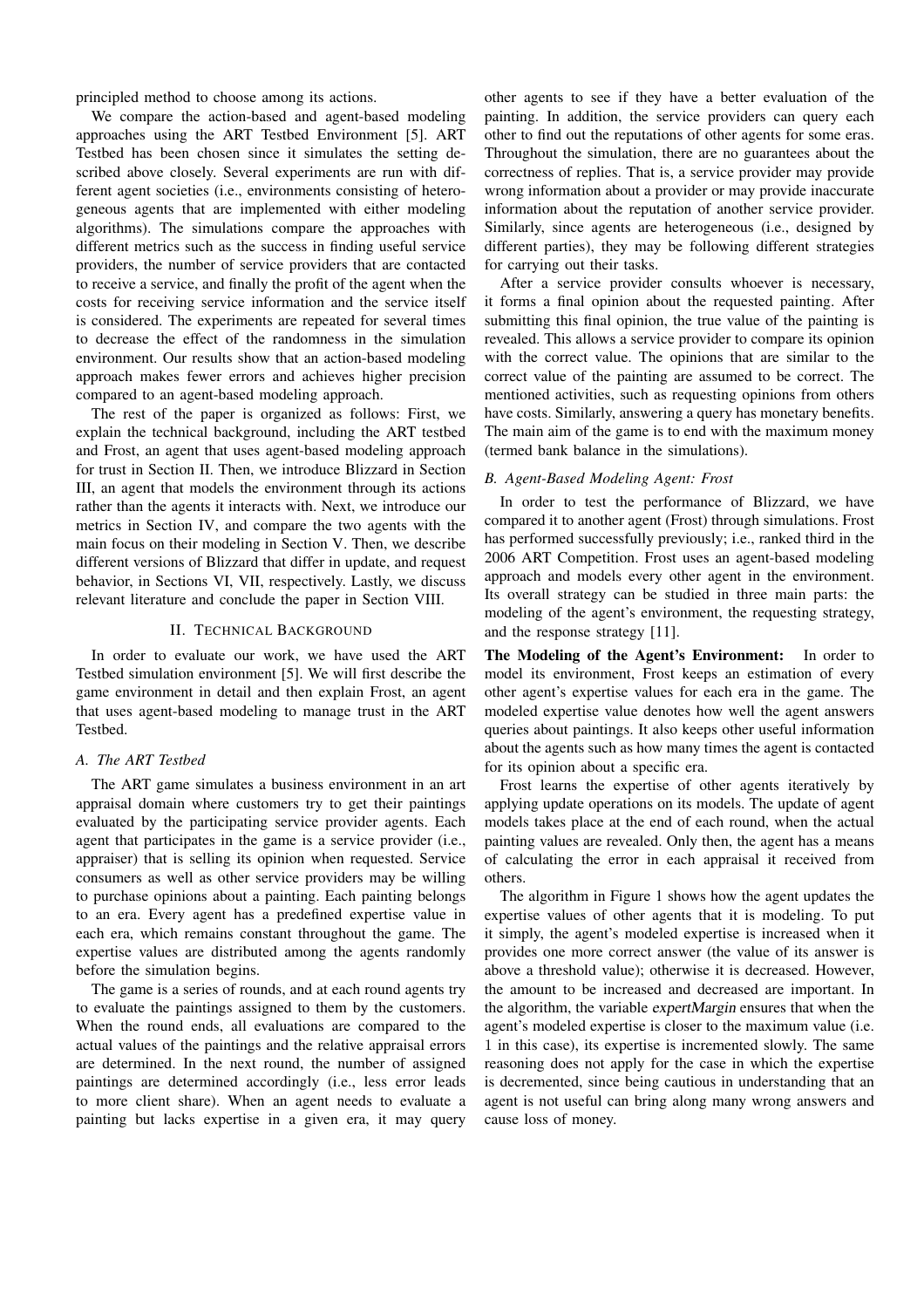1: initialize the expertise values

```
2: for all receivedOpinions do
3: error = |approise dValue - trueValue| / trueValue4: if error < threshold then
5: experMarq in = 1 - expertise6: updateMargin = expertMargin * (threshold –
      error)
7: expertise = expertise * (1 + UpdateMargin)8: else
9: updateMargin = threshold - error10: expertise = expertise * (1 + UpdateMargin)11: end if
```

```
12: end for
```
Fig. 1. Updating the Expertise Values

*Example 1:* Let the actual value of the painting be 10,000 and the opinion received from the agent be 6, 500. If the predefined threshold value is 0.3 and the error value is 0.35, the error is greater than the threshold. So we decrease the expertise of the agent by an amount of  $0.95(= 1+(0.3-0.35)).$ 

The Requesting Strategy: The requesting strategy helps the agent decide whom to query for opinions and reputation information. When the agent needs an opinion about a painting, it may first query the environment to gather reputation information about others. However, Frost builds its trust model solely on the opinion queries. The reason for this is purely pragmatic. Frost has participated in the 2006 ART Competition, where five agents competed against each other at a time. When the number of agents in the environment is small, collecting reputation information becomes redundant. Hence, Frost only uses opinion requests.

The motivation behind the requesting behavior of Frost is simple. First, it sets the maximum number of agents to query and calculates the threshold value for the expertise of agents to be queried for each era. For example, if the expertise of Frost is high in a given era, it asks for fewer opinions and sets the threshold value slightly higher than its own expertise to get better opinions than it can generate. Then, it makes an ordering of agents based on the modeled expertise values and selects the top agents passing the threshold value.

The Response Strategy: Frost uses its response strategy to decide to whom and in what way it will respond to the queries directed to it. The response strategy also determines how reputable it will be within its environment. But since the agents in the environment are competitive, there is no immediate benefit for being reputable. Also, by providing useful information to others, the agent would help others to earn money, which is unintuitive in a competition setting.

According to its response strategy, Frost may choose to mislead others by its answers. This can be done in one of the two ways; (1) by sending out wrong or exaggerated opinions or (2) by giving inaccurate information about one's reputation in an era. For the case of opinion responses, Frost chooses to generate wrong appraisals when its expertise lacks in the

given era. The main reason for doing so is the belief that it does not expect any income by selling its opinions for those painting eras (i.e., an intelligent opponent will not buy further opinions when it receives a bad answer). On the other hand, it tries to be as accurate as possible when it has enough expertise to keep its clients satisfied. This may increase its reputation in those eras, thus leading to more income from opinions.

### III. ACTION-BASED MODELING AGENT: BLIZZARD

Contrary to Frost, Blizzard does not maintain models for each agent in the environment. Blizzard models its environment based on the actions it performs. It evaluates the quality of its previous actions using the feedback it receives from the environment. Thus, it tries to select the best possible action at any time of the simulation based on the results of its previous actions. Blizzard utilizes reinforcement learning to maintain its models of the environment.

Typically, agents that employ reinforcement learning learn their environment through trial and error interactions [10]. The agent has an opportunity to select from a variety of actions which will either lead to rewards or punishments as consequences (each action has a reinforcement value in return). The agent's primary goal is to maximize this reinforcement value in the long run. Instead of building a separate model for each agent in the environment, Blizzard records the history of actions it performs throughout the simulation. Each action has a corresponding reinforcement value calculated differently according to the complexity of the action performed.

Blizzard uses an extension of reinforcement learning, called Q-learning, to model its actions [8]. The variation of the Qlearning embedded in the agent's architecture enables Blizzard to build reinforcement values for each action it takes. In its original form, a Q-value function maps the state-action pairs of the agent to the corresponding Q-values [13]. However, in the ART Testbed, the agent does not have an explicit state (i.e., a specific location in the game, or current situation among the others). So, we can safely assume that the Q-learning scheme utilized by Blizzard only maps its actions to the corresponding reinforcement values, no matter what state the agent is in. Next, we will define the possible actions that Blizzard can take at each round in the game.

# *A. History of Actions*

Blizzard records the following four actions:

Opinion Requests: An opinion request action is recorded when the agent sends out a query that specifies its opinion request from another agent in a given era. For the first few rounds of the simulation, Blizzard tries to ask as many agents as possible about their opinions in different eras to populate its opinion request actions. This is done since the associated reinforcement values will be used to prepare better queries in the following rounds.

The reinforcement value of an opinion request can be calculated after the true values and the appraised values are revealed at the end of the round. The reinforcement values are distributed among the actions according to the appraisal errors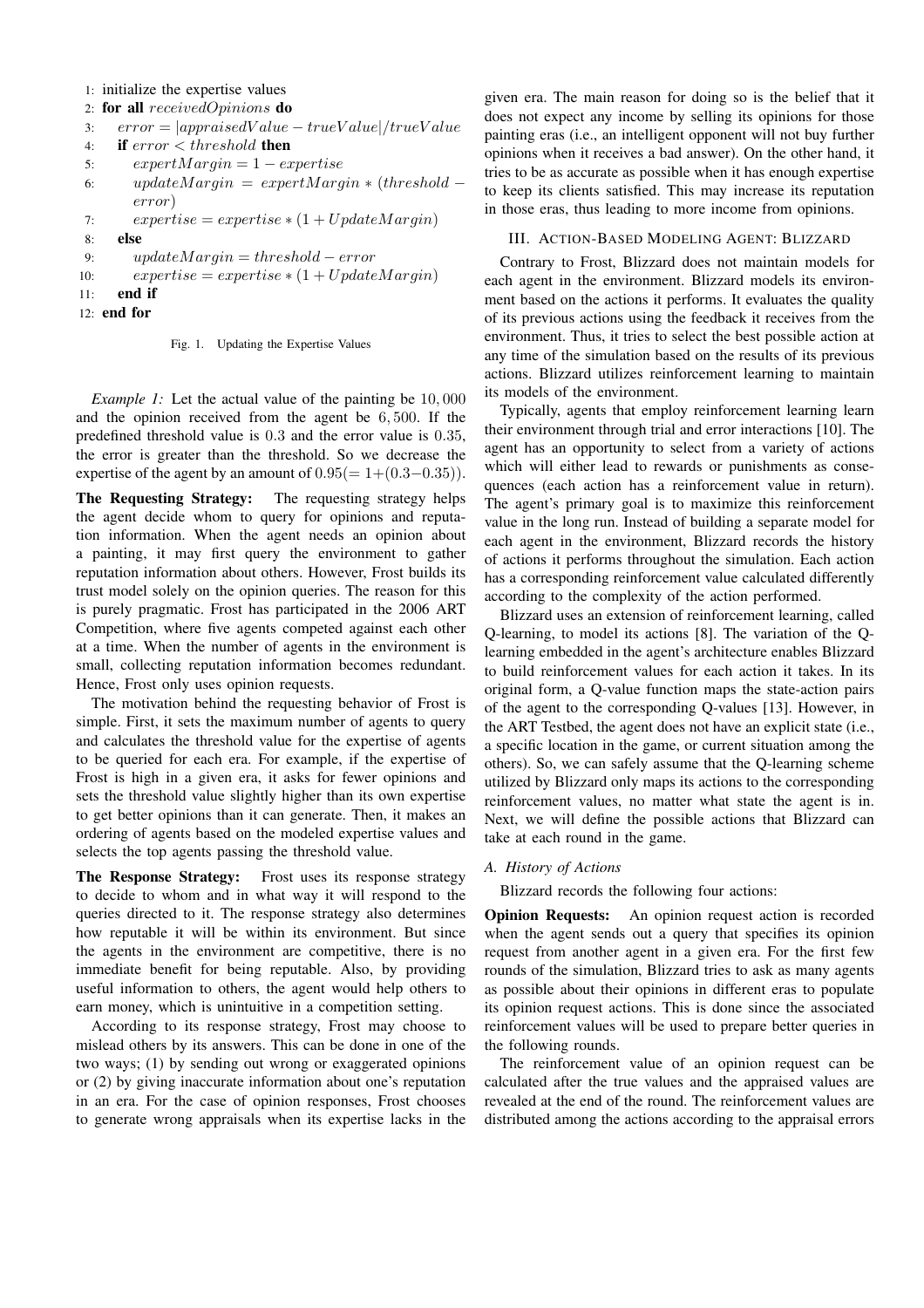relative to the average appraisal error computed for the subject era in that round. If the specific action's appraisal error is less than the average appraisal error for that era, it is certain that the reinforcement value will be positive (i.e., a reward), but the amount is calculated according to the distance from the average appraisal error.

Reputation Requests: Once a reputation request action is recorded after an actual reputation query is sent out, it is harder to calculate its reinforcement value as there is no clear measure to evaluate it like the case for opinion requests. But the agent may make use of the previously recorded opinion request actions to compare the received value with the internally modeled value and compute a reinforcement value for the action performed.

Opinion Responses: For the response actions, there is no accurate way of predicting the quality of the response generated. One way of evaluating the reinforcement value of the action may be to check the incoming opinion requests in the following round for the same painting era. If the incoming requests for that era increase relative to all incoming requests, the agent evaluates the action as a reward. Likewise, if the percentage of requests belonging to that era decrease, the action is assigned a punishment value according to the level of decrease.

Reputation Responses: Like in the opinion response case, the agent may update the reinforcement value of its reputation response actions by checking the incoming reputation requests in the same era for the next round.

## *B. Generation of Reinforcement Values*

After a timestep is finished in the game, each agent has a chance to evaluate its actions since some useful information is revealed by the simulator (i.e., separate appraisal errors the agent receives from other agents). For each recorded action, there is a reinforcement value that shows how rational it was to take that action (and possibly how rational it will be in the future).

When generating the reinforcement values for the opinion request actions, the agent first calculates the appraisal error for the opinion it purchased and then compares it with the overall error for that era. Then, it generates the reinforcement value as follows:

| $r = \left\{\right.$ | maxR                        | $, d \leq 0 \& d \leq t$ Rew |
|----------------------|-----------------------------|------------------------------|
|                      | $maxR * d/tRew$             | $, d \leq 0 \& d > t$ Rew    |
|                      | maxP                        | $, d > 0 \& d > tPun$        |
|                      | $maxP * d/tPun$ , otherwise |                              |

, where  $r$  is the reinforcement value,  $d$  is the difference between error for the opinion and the average error for that era,  $t$ Rew is the threshold value for rewards,  $t$ Pun is the threshold value for punishments, and  $maxR$  and  $maxP$  are the maximum reward and punishment values, respectively.

If the appraisal error is less than the overall error for the era (i.e.,  $difference \leq 0$ ), then it calculates the difference between the two error values and assigns a reward for the opinion request action by the amount of difference. The greater the difference is, the greater the reward will be. If the received opinion has more error than the era average, it is given a punishment value as reinforcement. Here, we set the values of thresholdReward, thresholdPunishment, maxReward, and maxPunishment to be  $-0.5$ , 0.3, 10, and  $-10$ ; respectively.

*Example 2:* Let the received opinion have 0.1 error value associated with it and the average error for that era be 0.35. Since the received error is less than the average value, the action will be assigned a reward, and the amount will be (10∗  $(-0.25/-0.5)) = 5.$ 

# *C. Overall Strategy*

Based on its action history, Blizzard divides its strategy into some parts. The overall strategy consists of the generation of reinforcement values, the requesting behavior, and the response behavior. The details of the first two strategies will be given separately in the following two sections. We will propose different approaches for each strategy, and compare them in the experiments. Since our main concern here is on modeling, we will not focus on the details of the response behavior.

## IV. EVALUATION METRICS

The results of the simulations are evaluated using the following metrics. Since modeling is expected to improve over time, we study the values of the following metrics over time.

- 1) Average appraisal error: Average appraisal error measures the appraisal error agents make when evaluating their paintings. Recall that, after an agent generates an opinion for a painting, the true evaluation of the painting is revealed. This allows the agent to calculate its overall error from the previous round.
- 2) Number of opinions purchased: This metric counts the number of opinions that an agent buys. This is important to know since from the perspective of the competition buying too many opinions is costly.
- 3) Precision: Informally, this metric measures how well an agent finds the useful service providers in the environment. The metric is designed to measure the percentage of contacted service providers that are actually experts in their eras. Equation 1 measures the precision for a particular era j.

$$
Precision(j) = \frac{\sum_{i=0}^{num Agents} p_{ij} * e_{ij}}{h_j}
$$
 (1)

Here,  $p_{ij}$  is the percentage of queries directed to agent i in the  $jth$  era. In measuring this, we have recorded the number of times each agent has been directed queries and calculated the percentages accordingly.  $e_{ij}$  is the actual expertise of agent  $i$  in era  $j$ . The actual expertise values can be gathered from the simulation engine. The value of this multiplication increases when more queries are directed to the relative experts in the environment. However, there may not always be the same level experts for each era. Hence, we need to normalize the metric. To do so, for each era we divide it by the expertise of the most expert agent  $(h_i)$  in that era. Then we average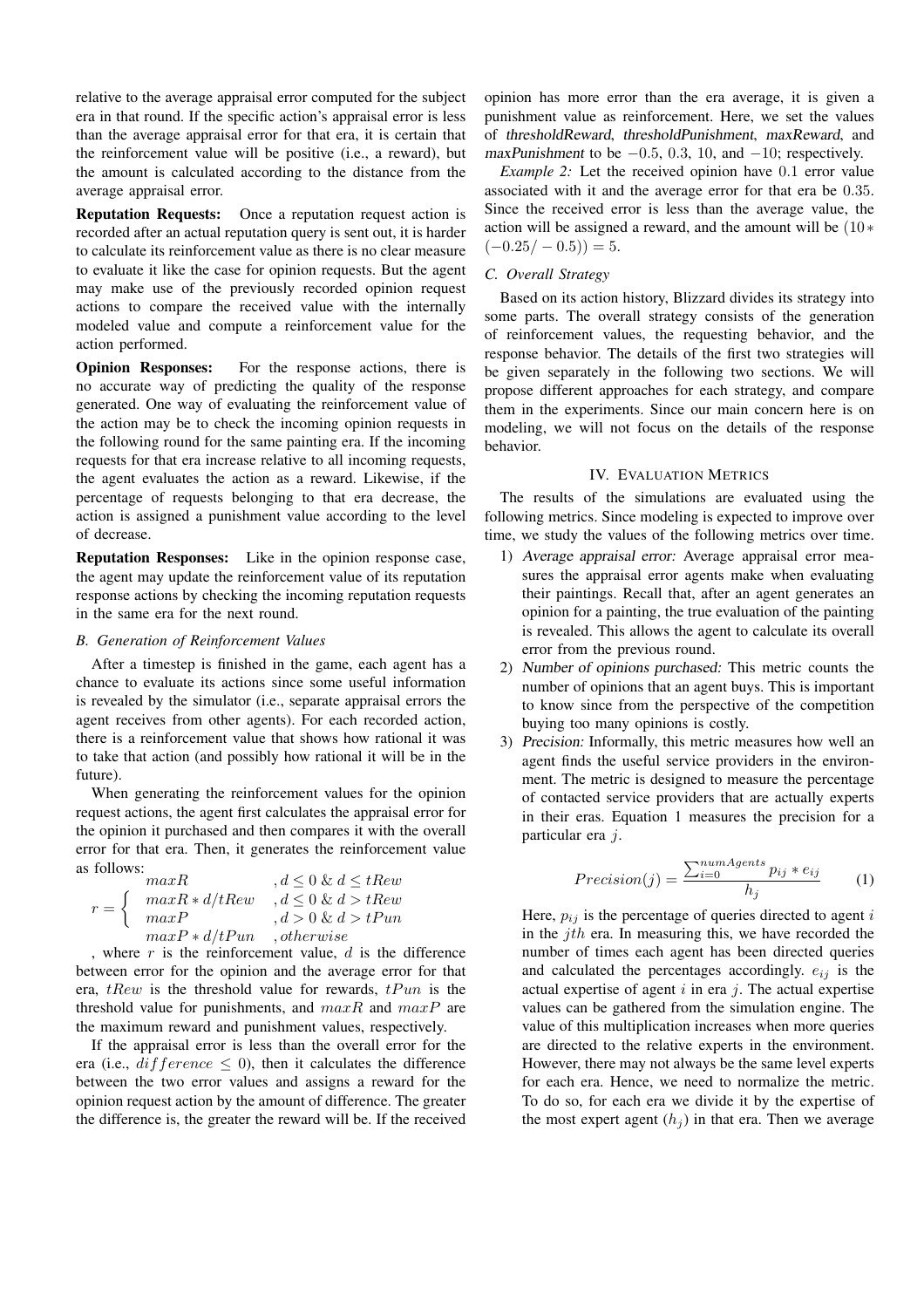this value over all eras to get an average metric value between 0 and 100.

4) Bank balance: Bank balance is used to evaluate the overall success of the agent. It shows the total of the agent's income minus the agent's expenses over the game rounds. Recall that the agent's income mainly stems from correct opinions it generates (either using its own expertise or using opinions from others) and it's expenses stem from buying opinions from others. So, it is for the agent's benefit to lower its average appraisal error since low error will lead to more customers. It is also good for the agent to lower its purchase of opinions. Because, it not only is an expense for the agent, but also is a source of income for other agents.

In the ART competition, the bank balance is the definitive metric for winning the competition. However, here since our main focus is on modeling, the other three metrics are also essential. The precision signals how accurately an agent actually models the experts around it. Notice that precision does not measure if all the experts have been identified or not. The precision will still give a high value even when one good provider has been identified. This is acceptable for us since finding one expert is generally enough to generate good opinions. It might seem as high precision should guarantee low average appraisal error: when right agents are found, fewer mistakes should be made. However, identifying the right service providers do not always mean that these service providers will answer requests or will answer them correctly. Thus, average appraisal error measures another dimension of modeling. Finally, the number of agents contacted is important to assign a cost to modeling. An agent may model another accurately but if this takes too many interactions then the modeling approach may not be applicable in some settings.

#### V. COMPARISON OF BLIZZARD WITH FROST

We begin our evaluations through the comparison of Blizzard with Frost. The version of Blizzard we have used in this experiment behaves as described in the previous sections. It may be considered as the base version of Blizzard and is accordingly called Blizzard1.

### *A. Experiments*

For the first experiment, we compare Blizzard1 with Frost in order to see their performances, mainly on how they model their environment.

Figure 2 plots the four metrics, comparing Blizzard1 with Frost. The results are plotted as the averages of five games. Each game consists of 5 dummy agents, and 5 agents from either Frost or Blizzard1.

Average Appraisal Error: As the figure for the appraisal errors shows, it is obvious that Blizzard is evaluating its paintings better than Frost after a few timesteps have passed. This is related with the way it models its environment (i.e., whom to get opinions from) as well as how it prepares the final appraisals (i.e., opinion weights). Both affect the quality of the appraisals, but modeling the environment well has a wider effect, since the agent may not always be capable of preparing the appraisals depending only on its own opinions.

Opinions Purchased: When we consider the number of opinion transactions in the game, it seems that Blizzard tries to learn about its environment starting from the very first timestep. Although this may be very costly at the beginning, it helps better understand its surrounding, and select future actions accordingly. Also, the opinions purchased in the first rounds do not affect Blizzard's painting evaluations as it does not have to include all of them in making the final appraisal. Frost, on the other hand, seems not to get much opinions from others. This is related with its response strategy as well as its requesting strategy. Because, having cheated in some opinions, it becomes harder for Frost to get the opinions from others. So, it has to rely on its own opinions most of the time.

**Precision:** Blizzard is also more precise than Frost in finding other expert agents in the environment. As we have explained when talking about the opinion purchases, Frost's precision also drops after the third timestep noticeably since it cannot get good opinions from the actual experts in the environment.

Total Bank Balance: When the other metrics are taken into account, it is not surprising that Blizzard ends the game with noticeably higher bank balance than Frost. This is because, it makes fewer errors in painting appraisals, thus gets more client share each round, although its opinion costs are higher than that of Frost's. The high number of opinion purchases of Blizzard1 is the reason for Frost to keep the game ahead in the first half of the simulation.

#### VI. EFFECT OF REINFORCEMENT VALUE GENERATION

From this section on, we concentrate on other versions of Blizzard and compare their performances. Although Frost will exist in the simulations, we will not evaluate its performance further. We have previously shown that the base version of Blizzard (Blizzard1) already performs much better than Frost. Here, we consider two versions of Blizzard that differ in how they generate the reinforcement values for their previously taken opinion request actions.

Blizzard1: This is the base version of Blizzard as we have discussed before, and compared with Frost.

Blizzard2: This agent differs from Blizzard1 in terms of the way it evaluates the previous appraisals received form other agents. For each opinion requested, the agent first calculates the associated error, and then generates the reinforcement value as follows:

$$
r = \left\{ \begin{array}{ll} maxR * (t - opErr) & , opErr \leq t \\ maxP * (opError - t) & , otherwise \end{array} \right., where r
$$

is the reinforcement value, t is the threshold value,  $opErr$  is the error associated with the opinion, and  $maxR$  and  $maxP$ are the maximum reward and punishment values, respectively.

Here, the part that differs form Blizzard1 is that the agent does not consider the average error value for the era that the painting belongs to. But rather, it considers the error associated with the opinion separately. If the appraisal error is less than the error threshold for the era (i.e., if the agent is also an expert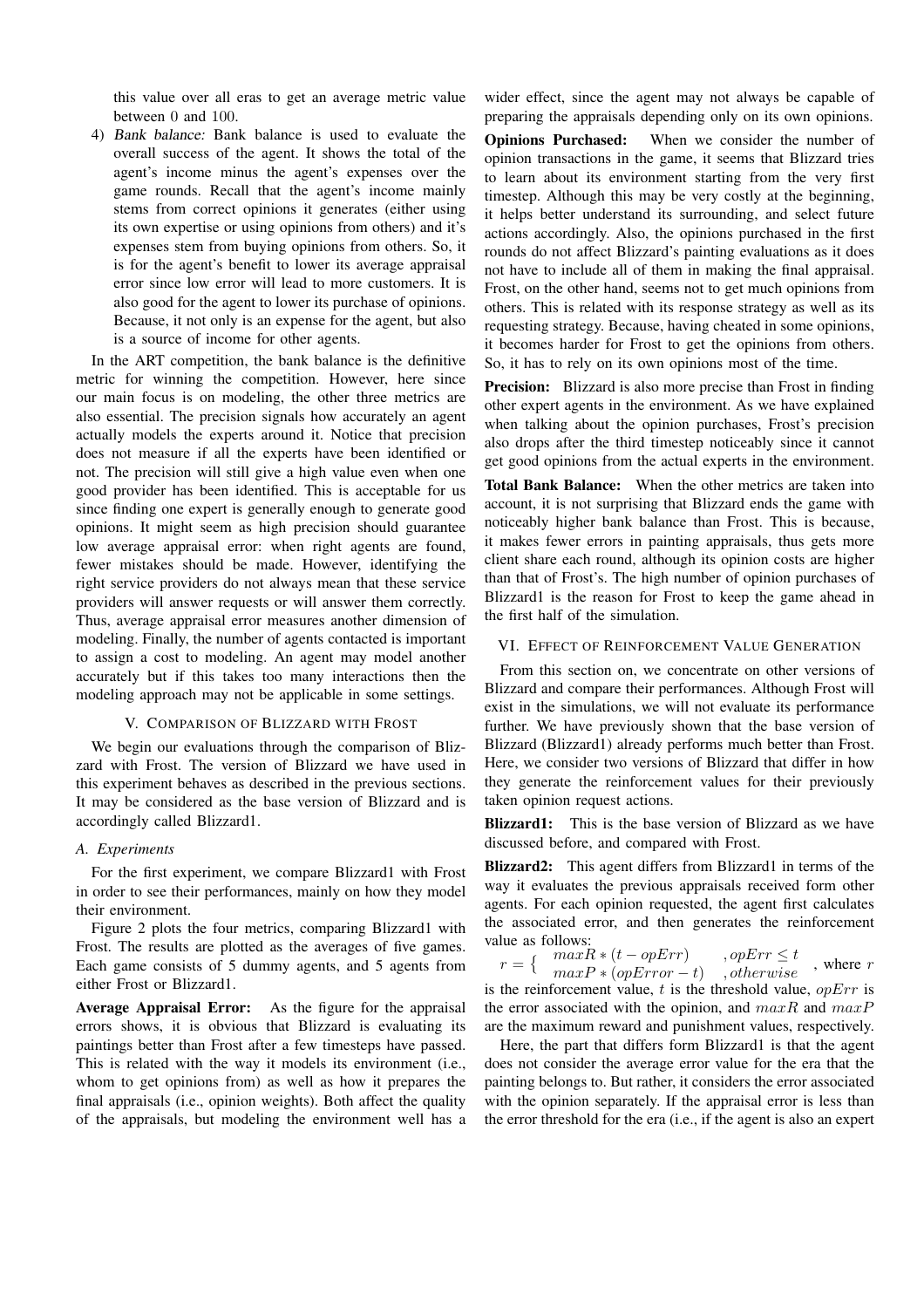

Fig. 2. Blizzard vs. Frost

for that era, the threshold will be small), then it calculates the difference between them and assigns a reward for the opinion request action according to the amount of difference. The better the opinion is, the greater the reward will be. If the received opinion has more error than the threshold value, it is given a punishment value as reinforcement. Here, the values for maxReward, and maxPunishment are again 10, and  $-10$ ; respectively as in the previous case.

*Example 3:* Let the received opinion have 0.1 error value associated with it and the error threshold for that era be 0.3. Since the received error is less than the threshold value, the action will be assigned a reward, and the amount will be (10∗  $(0.3 - 0.1) = 2.$ 

#### *A. Experiments*

In this experiment, we try to see the how different reinforcement value generation approaches effects the agent's performance in the game. The competitors of this experiment are the two versions of Blizzard (Blizzard1 and Blizzard2) that are explained above.

Figure 3 plots the four metrics, comparing the different approaches that Blizzard employ on generating the reinforcement values. The results are plotted as the averages of five games. Each game consists of 10 dummy agents, 5 Frost agents, and 5 agents from either Blizzard1 or Blizzard2.

Average Appraisal Error: The appraisal evaluations show that Blizzard2 makes fewer errors than Blizzard1 starting from the third timestep. Since the difference between the two versions is how they evaluate their opponents, the reason for that error difference is the way they generate the reinforcement values. As Blizzard2 evaluates an appraisal based on its deviation from the average error for that era, it may not

always make a true evaluation (i.e., an opinion may seem good compared to the average value, but if the average itself is as worse as a bad opinion, than the evaluation is wrong).

Opinions Purchased: Because of the same fact we argued above, Blizzard1 gets much more opinions than its opponent (since it may have misjudged a majority of its appraisals). The variations in the number of opinions purchased also justifies this fact, because the same appraisal may be evaluated as a good opinion in some timestep, but it may be evaluated as a bad one for another timestep.

**Precision:** When the agents are compared according to their precision, both seem to be precise in terms of the metric values. But Blizzard2 is more precise, since it evaluates its opponents better by separately considering their error values in their appraisals.

Total Bank Balance: The difference between the bank balances of the two agents are huge, since Blizzard2 makes fewer errors in its evaluations and is able to find the experts in the environment by asking fewer agents (thus, spending less on opinion purchases).

## VII. EFFECT OF REQUESTING BEHAVIOR

The requesting strategy of the agent determines which agents to request opinions and reputation information from. If we consider the opinion requests case, at each round Blizzard first tries to predict the experts in the environment for its assigned paintings (i.e., according to the previously assigned reinforcement values) and queries them to get their opinions. Figure 4 shows how Blizzard decides whom to ask for opinions.

According to the algorithm in Figure 4, the agent first checks its assigned paintings for the given round of the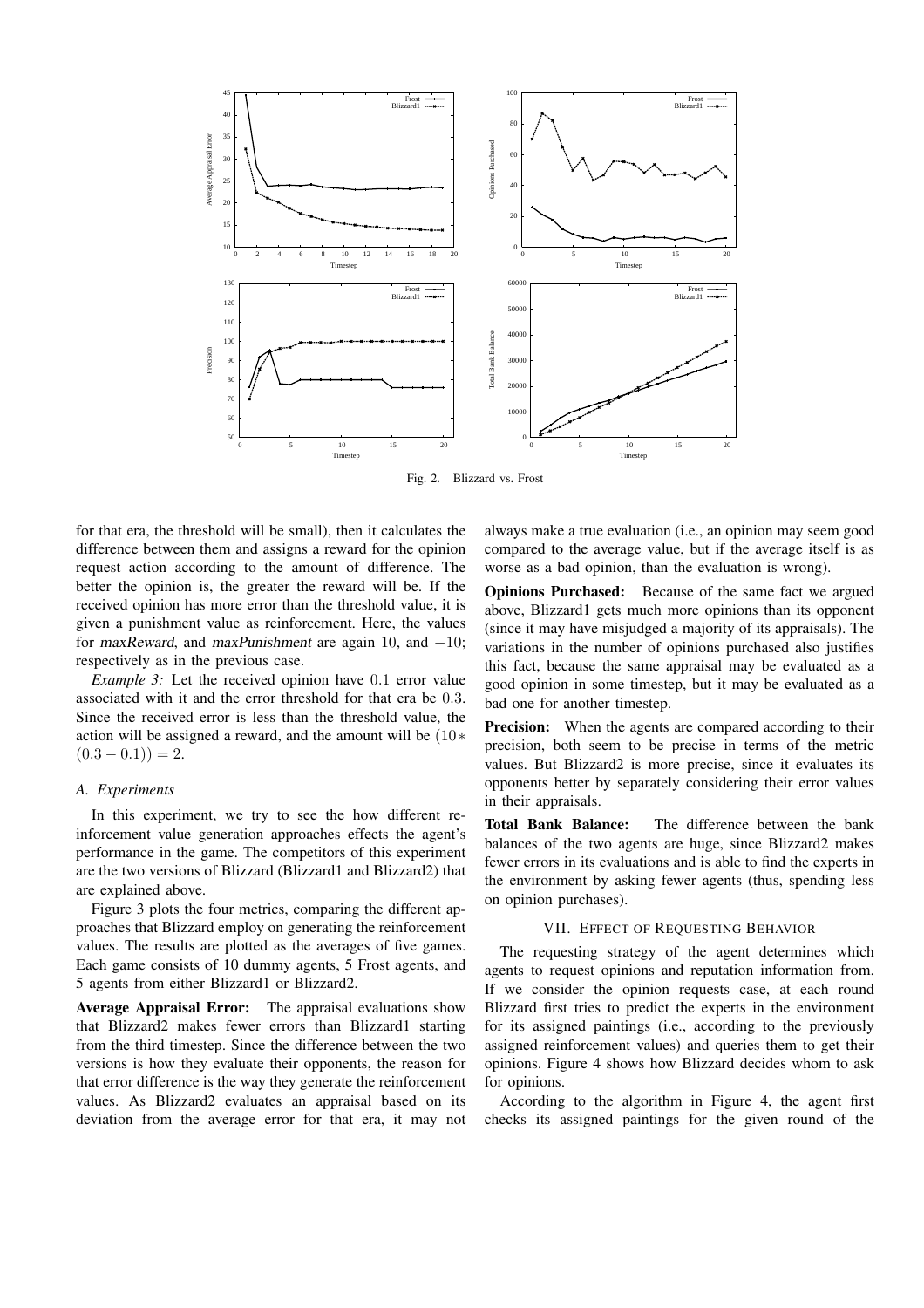

Fig. 3. Generation of Reinforcement Values

- 1: for all  $assained Paintinas$  do
- 2: get past actions in the corresponding painting's era
- 3: if  $no Past ActionsRecorded For That Era$  then
- 4: ask all agents for their opinions
- 5: else
- 6: list candidate agents by reputations
- 7: sort the list for decreasing reputation
- 8: query the top <sup>n</sup> agents
- 9: end if
- 10: end for

Fig. 4. Preparing Opinion Request Actions for Blizzard2

- 1: for all reputationRequestActions do
- 2: get the reinforcement value for the recorded action 3: end for
- 4:  $repAvg = calculateThe ReputationAverage()$
- 5: for all opinionRequestActions do
- 6: get the reinforcement value for the recorded action
- 7: end for
- 8:  $opAvg = calculateTheOpinionAverage()$
- 9: reputation =  $repAvg*repWeight + opAvg*opWeight$

#### Fig. 5. Finding Agent's Reputation

simulation, and gathers the history of previously recorded opinion request actions that belong to the same era with the assigned painting. If it is the case that it does not have any previously recorded actions for that era, it simply asks all agents about their opinions for the painting. Otherwise, it sorts the agents by their reputations according to the findings from the previous actions and selects the top <sup>n</sup> agents from the ordering to query for opinions.

In order to find an agent's reputation in a given era, the algorithm in Figure 5 uses a weighted average based calculation. First, it traces through the previous reputation request actions and gets their average, then it checks the opinion request actions and gets their average. After the averages are calculated, the final reputation is found by applying the weights. Here, we set the values of repWeight, and opWeight to be 0.1, and 0.9; respectively. The weights represent what proportion of the agent's model depend on the individual dimension of trust (i.e., opinion queries), and what proportion it depends on the social dimension (i.e., reputation queries).

Next, we introduce the agent types that will be used in the experiments to compare the requesting strategies.

Blizzard2: This is the agent that we have described in the previous section. It evaluates each opinion received separately and generates the reinforcement value accordingly.

Blizzard3: This version behaves differently when deciding whom to ask opinions from. It always keeps a classification of agents in its model which gives some clues on the behaviors of them. There are simply four classes of agents; neutral (no information gained about this agent yet), potential cheater (the agent is very likely to cheat), cheater (the agent is caught cheating in an era), and definite cheater (the agent cheats in more than one era).

In order for an agent to be considered as a potential cheater, it has to take at least one malicious act (i.e., responding with a bad opinion although it promised a good one) previously. If it continues its dishonesty in its responses, it will be considered a cheater. And a definite cheater is the one which cheats in any era, no matter when.

The algorithm in Figure 6 defines this behavior. When deciding to purchase an opinion, Blizzard now checks another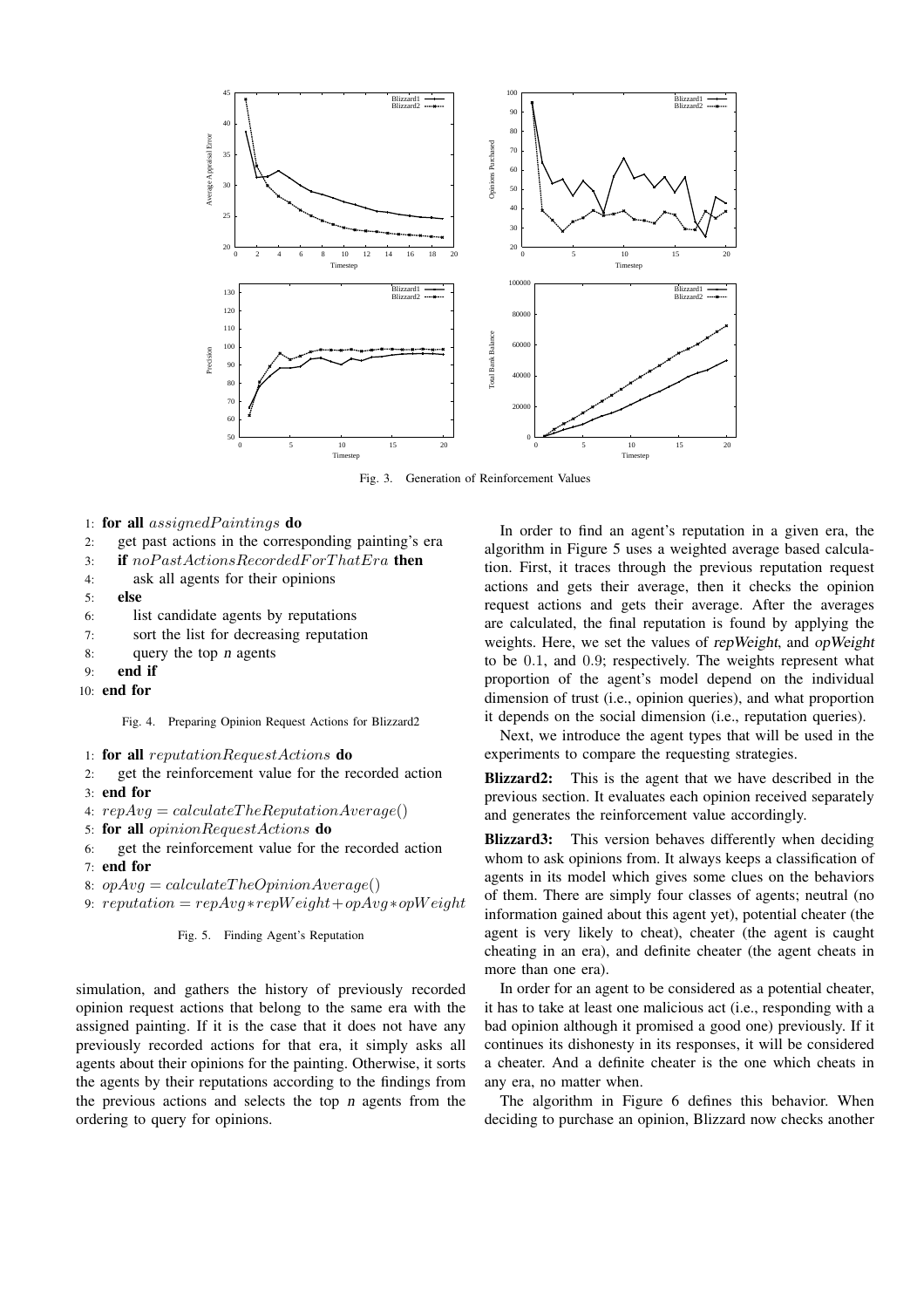#### 1: for all  $assigned \textit{Paintings}$  do

- 2: get past actions in the corresponding painting's era
- 3: if  $no PastActionsRecorded For That Era$  then
- 4: ask all agents for their opinions
- 5: else
- 6: list candidate agents by reputations
- 7: sort the list for decreasing reputation
- 8: **if** agentNotClassifiedAsCheater **then**
- 9: ask the agent for its opinion
- 10: end if
- 11: end if
- 12: end for

Fig. 6. Preparing Opinion Request Actions for Blizzard3

constraint about the agent, i.e., the agent's classification. Although the agent may be expert in an era, Blizzard may not get an opinion since if the agent has showed cheating behavior previously in other eras. This way, it may reduce the risk of receiving bad opinions.

## *A. Experiments*

In the next experiment, we see the differences on performances of the two versions of Blizzard (Blizzard2 and Blizzard3) that employ different requesting strategies as told above.

Figure 7 plots the four metrics, comparing the different requesting behaviors of Blizzard. The results are plotted as the averages of five games. Each game consists of 10 dummy agents, 5 Frost agents, and 5 agents from either Blizzard2 or Blizzard3.

Average Appraisal Error: Blizzard3 improves its appraisals against Blizzard2 in terms of appraisal error by a noticeable amount. This is simply because it decreases the risk of getting a bad opinion by classifying its opponents according to their response behaviors (i.e., honest, cheater, etc.).

Opinions Purchased: The number of opinions purchased metric shows that Blizzard3 buys more opinions than Blizzard2. Although it lowers its requests because of the agent classifications it has (i.e., do not ask cheaters), it may also increase the number of purchases if its appraisal error for an era goes above a certain threshold value. As a result Blizzard3 buys more opinions than its opponent to maintain better appraisals.

Precision: According to the precision metric, Blizzard2 seems to be more precise than its opponent. The reason for Blizzard3 to be less precise is that, although it finds the similar experts as Blizzard2, it does not direct it queries to them because of their previous harmful behavior (i.e., cheat in other eras). Also, the need to buy opinions from agents with average expertise in order to maintain better appraisals decreases Blizzard3's precision.

Total Bank Balance: As a result of the overall performance of the agents, Blizzard3 ends the game with higher bank balance as its appraisal errors are remarkably less than Blizzard2.

# VIII. DISCUSSION

This paper studies an action-based approach for modeling the environment. We have compared this proposed approach to an agent-based modeling approach and showed that the action-based approach outperforms the agent-based approach. Further, we have shown different versions of the agent that employs the proposed approach that differ in the generations of rewards and responding.

According to the FIRE trust model [9], trust arises from two levels, the individual (direct experiences from past interactions) level and the society (observations by the society of agent's past behavior, reputation) level. Since the agents are self-interested and unreliable, and there is no central authority or control over the agents in open multiagent systems, each agent has to model trust for itself with incomplete knowledge about the environment. As the model describes, there are four ways to achieve trust, interaction trust and role-based trust that result from direct interactions, witness reputation telling the reports of others about an agent, and the concept of certified reputations which is the most interesting one. By a certified reputation, it is meant that the agent tries to certify its past behavior to the requesting agent. Since the multiagent systems differ on the environments they are settled, each of these approaches are not applicable to all platforms. For example, in the ART Testbed environment, there is no way for the agent to certify its past behavior to another one. So it is not possible to integrate this idea directly into the agent architectures we have implemented.

In the experimental setup that FIRE uses, there are the sociable consumers with no expertise. That is, they have to find others to get their tasks done, and there are the unsociable but expert providers who only serve when they are asked to. However, the concepts of consumers and providers are interchangeable according to the context in the ART Testbed. When we are talking about the real consumers in ART Testbed, they are just dummy clients who have no sociability or expertise. On the other hand, the agents that participate in the game may take the roles of consumers or producers according to the interaction type they are involved in.

SPORAS [16] also approaches trust from different view points as FIRE does. The agent in SPORAS also tries to build its trust model via evaluating the different sources of information it gathers from the environment. But, the main difference is that it gives emphasis on more recent findings while considering these various sources of information. This may be an interesting approach to model the environment. While processing the recent data, the agent may forget some of the information from its long term history. Again, this may have advantages or disadvantages according to the setting of the environment. In a cooperative environment where agents' expertise may vary throughout the simulation, considering recent data and ignoring the past information may lead to better modeling of the environment. However, in a competition setting any piece of information about an opponent may be useful and may have clues about its behavior. In this paper, we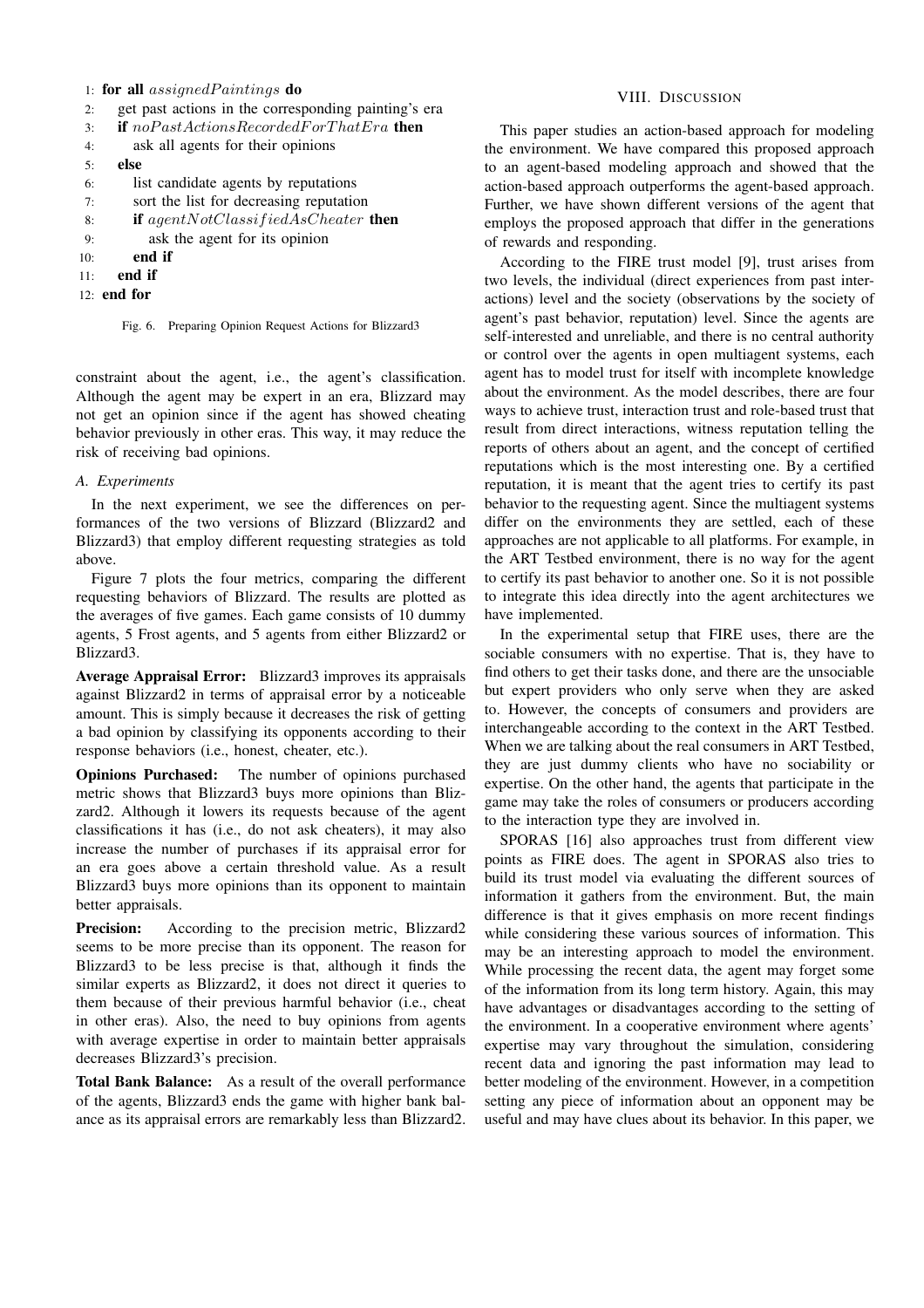

Fig. 7. Requesting Behavior

have preferred to treat each rating gathered from other agents equally, since the expertise of agents do not change throughout the game. Thus, each older response is as important as a more recent one.

While considering the social dimension of agents, REGRET tries to build an ontological structure to model the reputation of an agent [12]. By adding an ontological dimension, the model allows to combine reputations of different aspects. The idea shows some similarities to the trust models we have built for ART Testbed. An agent in ART Testbed may be judged in two ways, the reputation it has because of the opinions it gives about paintings (we call this the expertise of the agent in our models), and the reputation of the agent resulting from its precision in evaluating other agents (this is called the sociability of the agent). The combination of these two aspects is a good measure of the trustworthiness of the agent. But the agent may not always have accurate information about these while preparing its queries.

Reinforcement learning is very suitable for the context in ART Testbed. In every single step of the simulation, an agent is subject to make a decision which will either lead it to success or failure. A successful combination of these actions determines the agent's overall performance in the game. The correlation between the actions and their corresponding rewards is also studied previously [2]. Each action an agent takes, not only influences its own future in the game, but also affects the whole society or a part of it. ART Testbed is a two-sided game. In one side, the agent has to choose which information to obtain from others. On the other side, it has to decide on which information it will reveal to others and how (i.e., honestly or dishonestly). The former determines the agent's own future in the environment, but the latter may affect

the whole society since the information revealed by the agent may be consumed by a majority of other agents.

Collaboration in multiagent systems is another interesting concept as experimented in the SPIRE system [7]. As opposed to the ART domain, agents in the SPIRE framework are more group-oriented (working for the sake of the whole society) than being self-interested. According to the setup, there is a team of agents that try to accomplish group tasks. A group task is a combination of small activities which can be carried out by individual agents according to their capabilities. Once a group task is complete, all the agents that participate benefit from it. But, to make the environment more interesting, there are also individual tasks presented by third parties, called the outside offers. The immediate gain from completing an individual task may be greater than accomplishing a group task, but when an agent accepts an outside offer that conflicts with a group task, the group task is left unfinished and the whole society is affected negatively by the incident. So, the agent has to have a mechanism to get the best utility out of the combination of tasks it completes. The collaborative side of the system weighs more than the competitiveness encouraged in the ART testbed simulation environment. Since all agents have individual assignments to complete, they only help others in cases where they also benefit from (i.e., selling their opinions in order to earn money).

Every agent participating in ART Testbed has to cooperate with others independent of the way it models the environment. As the agents may not always have high expertise in all the eras, making a group of cooperative agents (i.e., sharing opinions honestly) will benefit each member in the coalition [1]. This will both lower the costs of modeling (i.e., less opinions transactions since each agent in the coalition knows